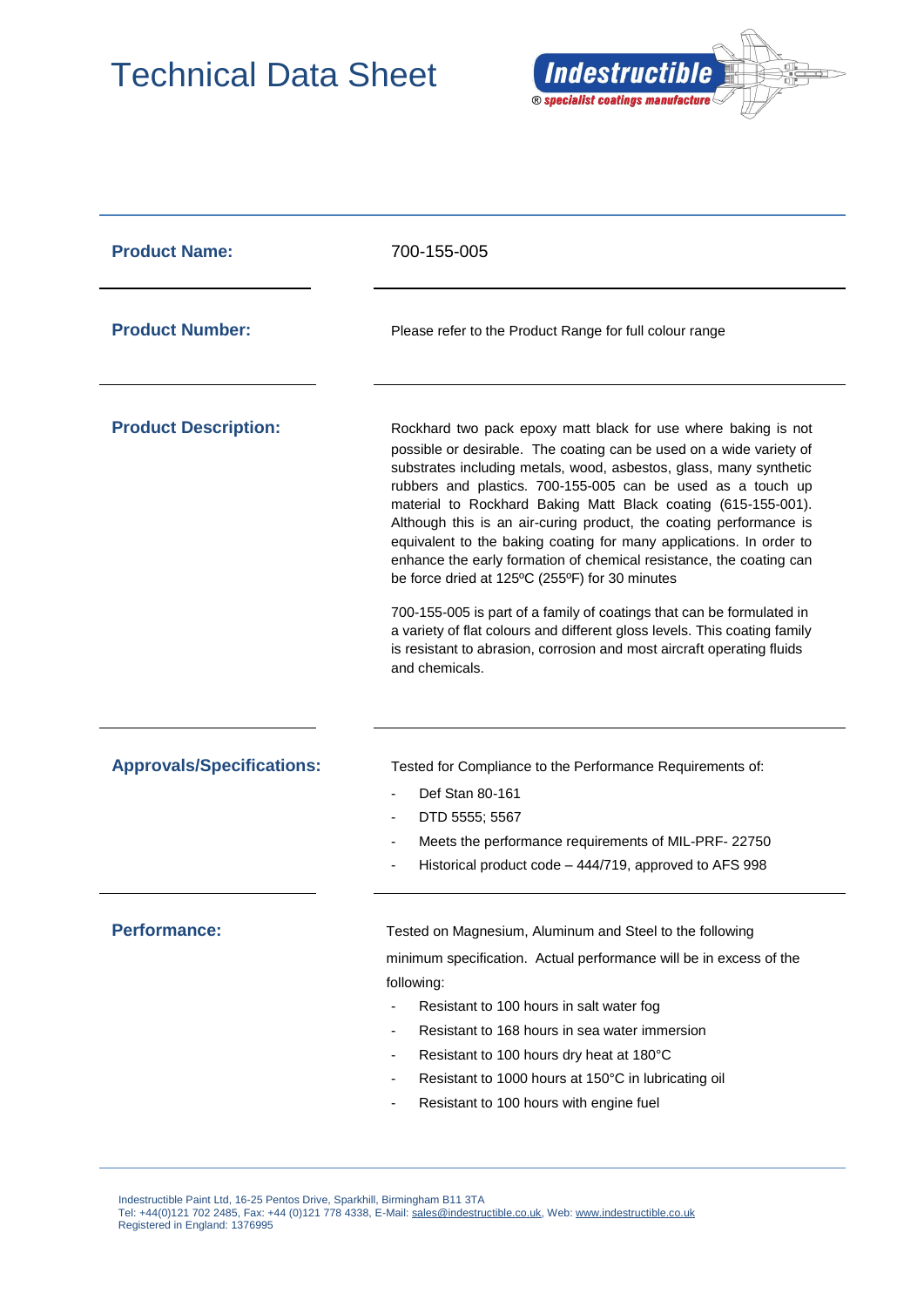## Technical Data Sheet



|                             | After 7 days air drying, resistant to Skydrol for 3 hours 70°C<br>(160°F)<br>Resistant to 10 cycles 4 hours at 150°C (300°F) 20 hours in<br>salt water fog<br>Resistant to temperatures of down to at least -40°C                                                      |  |
|-----------------------------|------------------------------------------------------------------------------------------------------------------------------------------------------------------------------------------------------------------------------------------------------------------------|--|
| <b>Components:</b>          | 700-155-003 (Part A)<br>656-450-002 (Part B)                                                                                                                                                                                                                           |  |
|                             | 665-550-025 (may be added as required up to 25% by volume)                                                                                                                                                                                                             |  |
| <b>Application:</b>         |                                                                                                                                                                                                                                                                        |  |
| <b>Surface Preparation:</b> | Ensure that all surfaces are clean and free from dirt.                                                                                                                                                                                                                 |  |
| <b>Paint Preparation:</b>   | Pre-Treatment: Primer - pre-treat aluminium or steel surfaces with<br>chromate or phosphate pre-treatment systems as specified. Finishes<br>are normally applied over chromate or chrome free primer.                                                                  |  |
|                             | Mixing Instructions: Mix 4:1 parts by volume with Part-B 656-450-<br>002                                                                                                                                                                                               |  |
|                             | Thinner/Reducer Addition: 665-550-025                                                                                                                                                                                                                                  |  |
| <b>Application Method:</b>  | Apply by spray; Small areas can be applied by brush                                                                                                                                                                                                                    |  |
| <b>Drying Curing:</b>       | Air Dry:<br>Touch Dry: 2-3 hours<br>Hard Dry: 16-24 hours<br>If you can flash off for 15 minutes and the force cure for 30 minutes<br>at 115°C +/-, this would ensure Skydrol resistance.<br><b>Heat Cure:</b><br>Flash Off: 20-30 minutes<br>Cure: 30 minutes @ 125°C |  |

 Indestructible Paint Ltd, 16-25 Pentos Drive, Sparkhill, Birmingham B11 3TA Tel: +44(0)121 702 2485, Fax: +44 (0)121 778 4338, E-Mail[: sales@indestructible.co.uk,](mailto:sales@indestructible.co.uk) Web[: www.indestructible.co.uk](http://www.indestructible.co.uk/) Registered in England: 1376995